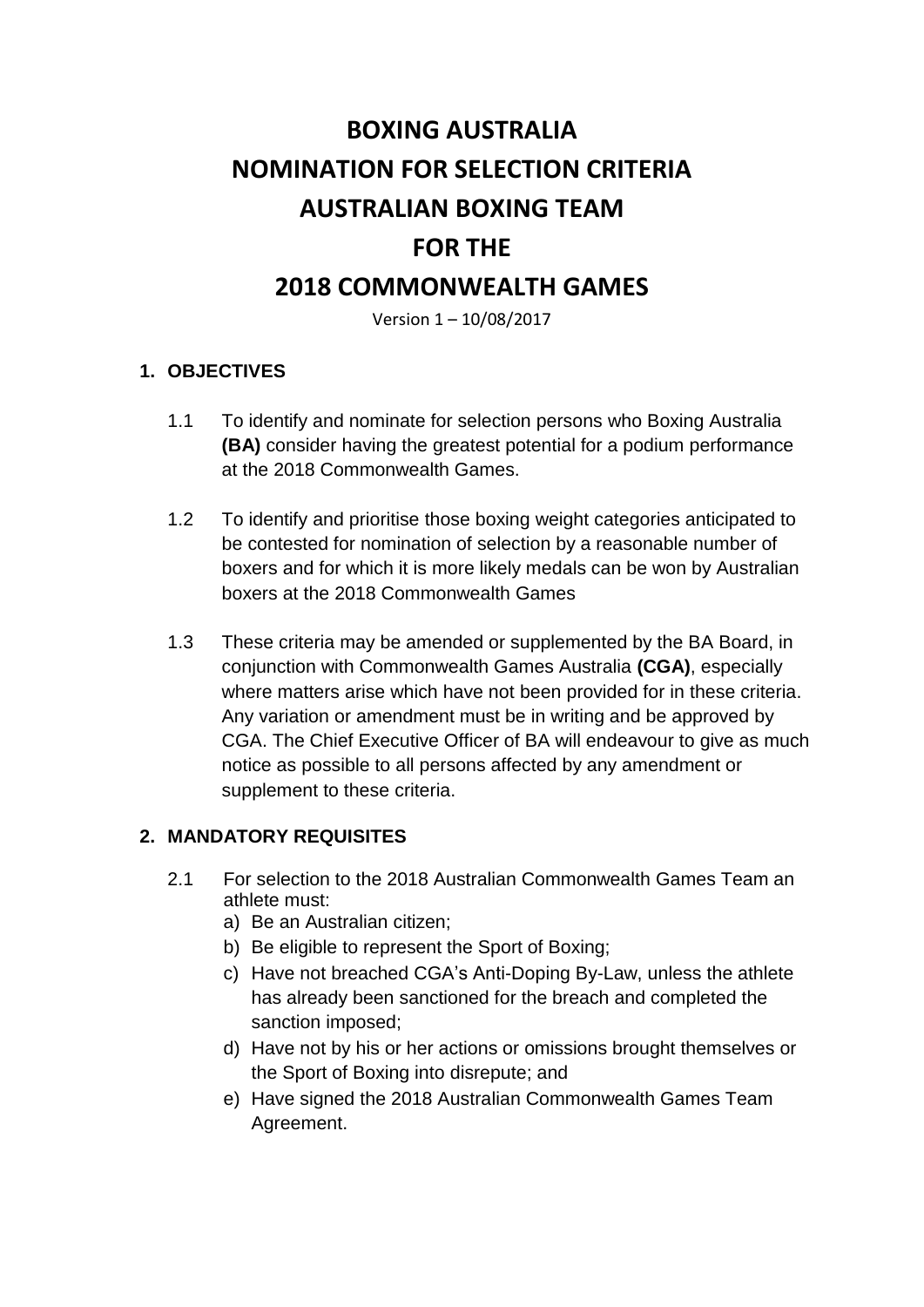#### **3. PROCESS OF NOMINATION FOR SELECTION**

3.1 The Australian Elite Men's and Women's Championships to be conducted 1 - 4 November 2017, in Sydney, will be the Nomination for Selection Event for athletes for the Australian Boxing team to the 2018 Commonwealth Games.

This tournament has been selected as the Nomination for Selection Event as it will facilitate a team of boxers to be nominated for selection and assist in preparation for the 2018 Commonwealth Games and, also, because it would be inconvenient to hold a Nomination for Selection Event in early 2018

- 3.2 Only boxers who enter the BA 2017 Australian Elite Men's and Elite Women's Championships are eligible to be considered for nomination.
- 3.3 Only a BA Member Association or the Board of BA can enter a boxer into the BA 2017 Australia Elite Men's and Elite Women's Championships.
- 3.4 To compete in the 2017 Australian Elite Men's and Women's Championships/Nomination for Selection Event for the Australian Boxing team for the 2018 Australian Commonwealth Games a boxer must have been born in the years 1978 – 1998 inclusive.
- 3.5 Boxers must have signed and dated BA's 'Athletes for Nomination of Selection Declaration' if they are to be eligible to be nominated by BA to CGA for selection to the Australian Team to the 2018 Commonwealth Games.
- 3.6 Boxers must abide by the clauses in the 'Athletes for Nomination of Selection Declaration'. A copy of the 'Athletes for Nomination of Selection Declaration' is Annexure 1 of this Nomination Criteria.
- 3.7 (a) At the time of adoption of this Nomination for Selection Criteria the number of athlete allocations for boxing for the 2018 Commonwealth Games is yet to be finalised and is subject to confirmation from the Commonwealth Games Federation (CGF) to CGA.

(b) BA has been advised by CGA that the maximum number of athlete positions available for men and women boxers in the 2018 Commonwealth Games boxing team will be 13. BA will nominate athletes up to the number of athlete allocations advised to BA by CGA.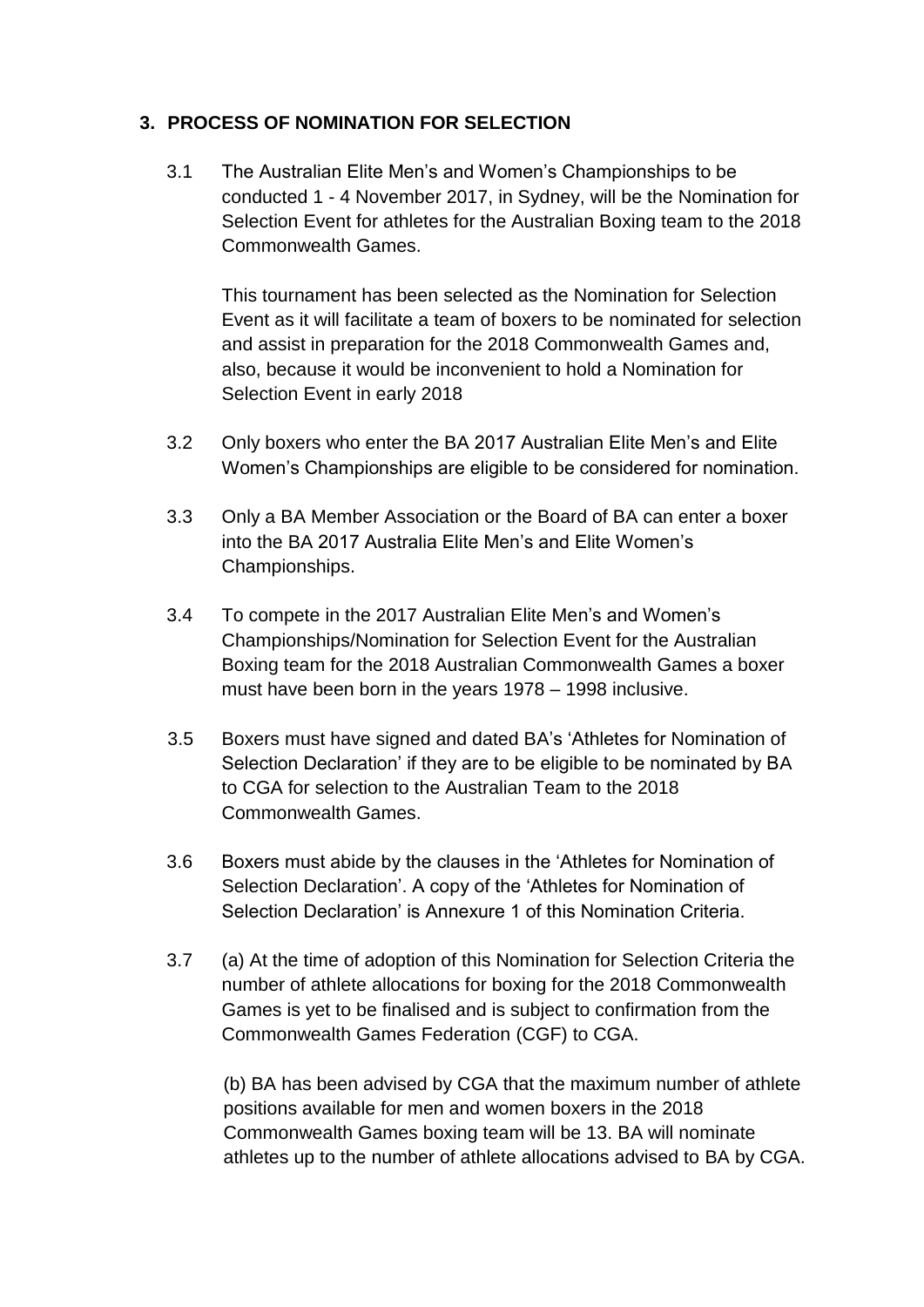- (c) BA has resolved that in respect to clause 3.7(b) that:
	- (i) women boxers in the weight categories 48-51 kg, 54-57 kg, 57-60 kg, 64-69 kg and 69-75 kg; and
	- (ii) men boxers in the weight categories 52-56 kg, 56-60 kg, 60- 64 kg, 64-69 kg, 69-75 kg, 75-81 kg, 81-91 kg and 91+ kg; will be considered for nomination for selection in the Australian boxing team to the 2018 Commonwealth Games in accordance with the maximum number of 13 athlete allocations advised by CGA.

(d) In the event CGA determines that less than 13 positions for boxers are available in the Australian Commonwealth Games Team, BA, pursuant to clause 1(2), in its sole and unfettered discretion will select for nomination of selection to CGA boxers up to the number of positions for boxers that are available from those weight categories listed in clause 3.7(c).

- 3.8 Subject to Clauses 3.7(b) and 3.7(d) a boxer at the BA 2017 Australian Elite Men's and Elite Women's Championships who wins a weight category listed in Clause 3.7(c) of this Nomination Criteria will be considered for nomination for selection to the Australian Team to the 2018 Commonwealth Games for the weight category in which he or she wins.
- 3.9 For the purposes of this Nomination Criteria, a boxer will be deemed to have 'entered' the BA 2017 Australian Elite Men's and Elite Women's Championships if he or she was entered by his or her Member Association or the Board of BA into the 2017 Australian Elite Men's and Elite Women's Championships, his or her entry was accepted by the Board of BA, and he or she weighed-in to a weight category of the Championships and made weight for that weight category, but he or she need not have actually competed in the BA 2017 Australian Elite Men's and Elite Women's Championships
- 3.10 For the purposes of this Nomination Criteria, a boxer will be deemed to have 'won' his or her weight category at the BA 2017 Australian Elite Men's and Elite Women's Championships if he or she was the only entrant in that weight category.
- 3.11 BA does not have to nominate for selection to the Australian Team to the 2018 Commonwealth Games a boxer who wins a weight category at the BA 2017 Australian Elite Men's and Elite Women's Championships.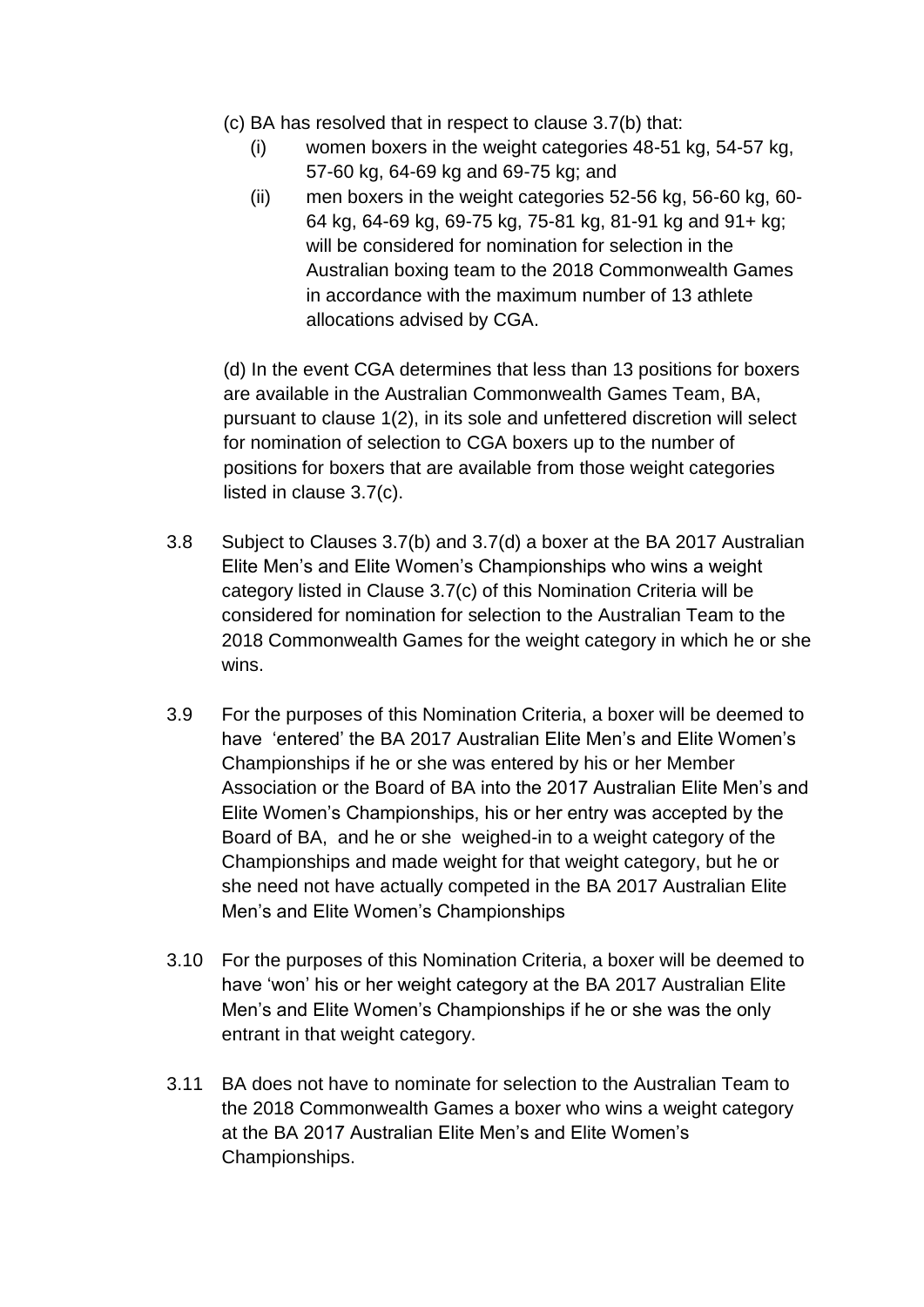3.12 In accordance with boxing team entry requirements for the 2018 Commonwealth Games BA is only permitted to nominate a maximum of one boxer in a weight category for the 2018 Commonwealth Games.

# **4. APPEALS – BOXERS**

- 4.1 A boxer may appeal his or her non-nomination for selection to the Australian Team to the 2018 Commonwealth Games to an Appeal Panel appointed by the Board of BA.
- 4.2 The grounds for any appeal are:
	- (a) that this Nomination Criteria was not properly followed and/or implemented;
	- (b) the appellant was not given a reasonable opportunity by BA to satisfy the Nomination Criteria;
	- (c) the nomination decision was affected by actual bias; or
	- (d) there was no material on which the nomination decision could reasonably be based.
- 4.3 Any appeal must accord with the following procedure:
	- (a) The appellant must give written notice of his or her appeal to the BA Chief Executive Officer within 48 hours of the announcement of the decision against which the appeal is made.
	- (b) Within five (5) working days of submitting his or her written notice of appeal, the appellant must submit to the Chief Executive Officer the grounds of that appeal accompanied by a deposit payment of \$4,000 to BA.
	- (c) The BA Appeal Panel will be comprised of the following persons appointed by the BA Board:
		- (i) A barrister or solicitor who will act as the Chairman;
		- (ii) A person with thorough knowledge of amateur boxing; and
		- (iii) One other person of experience and skills suitable to the function of the BA Appeal Panel
	- (d) No Person is eligible to be appointed to the BA Appeal Panel if he or she is a member of the BA Board or the BA Selectors Committee or by reason of his or her relationship with the appellant or any member of the BA Board or the BA Selectors Committee he or she would be reasonably considered to be other than impartial.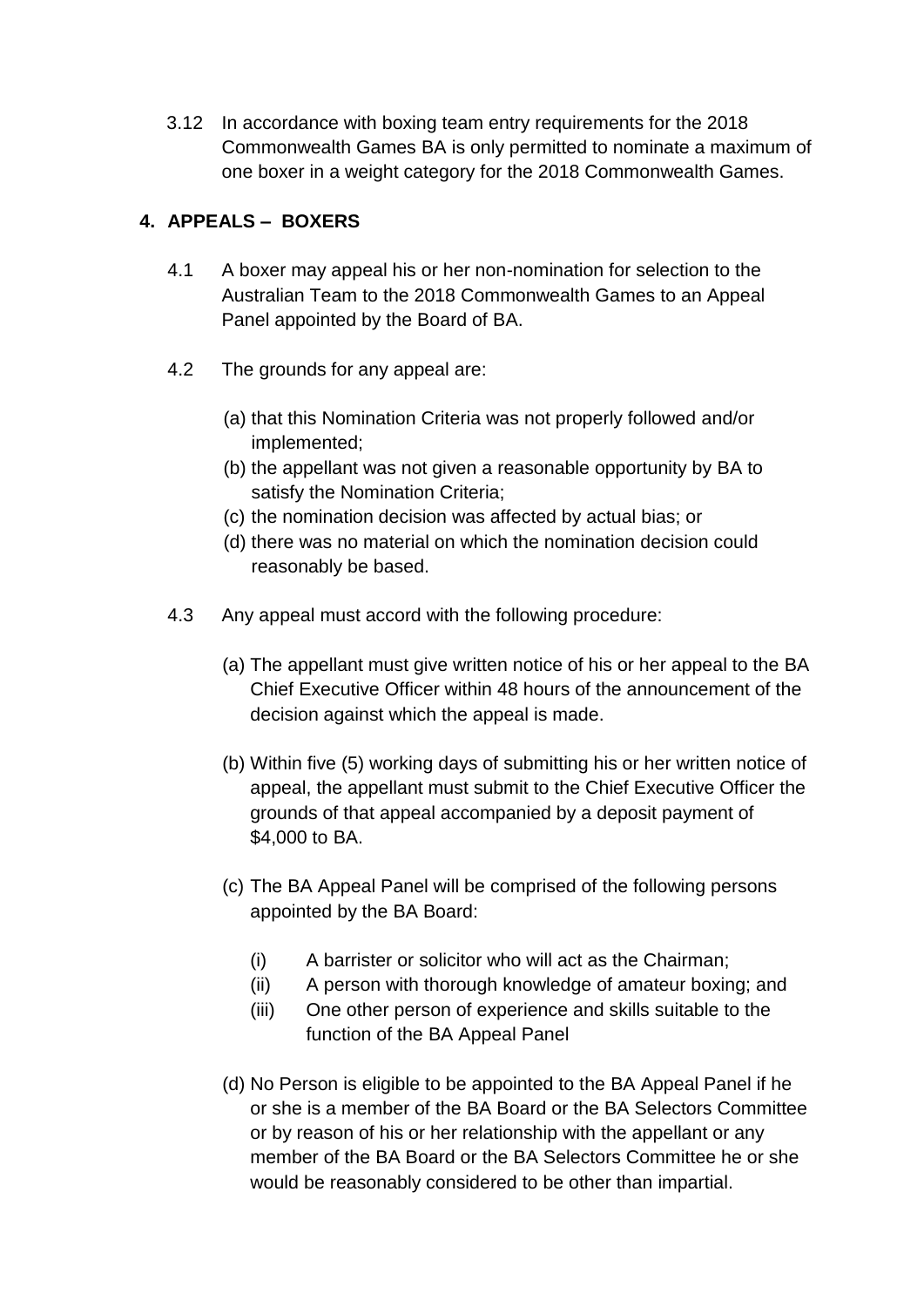- (e) The BA Appeal Panel will convene a hearing as soon as possible after the submission of the grounds of appeal. The hearing may occur in such manner as the Chairman decides, including telephone or video conferencing. The BA Appeal Panel is not bound by the rules of evidence but must observe the principles of procedural fairness.
- (f) Prior to the hearing, BA will provide the BA Appeal Panel and the appellant with a written statement as to the reasons for the decision against which the appeal is made.
- (g) The BA Appeal Panel will give its decision as soon as practicable after the hearing and will provide the Chief Executive Office and the appellant with a statement of the reasons for its decision.
- (h) The BA Appeal Panel will include in its decision the liability of the appellant for the costs incurred by BA in conducting the appeal. The deposit payment of \$4,000 lodged by the appellant when instigating the appeal will be utilised to meet any liability for payment of costs of the appellant as determined by the Appeal Panel. The Appeal Panel is not limited to determining a liability for costs of only up to \$4,000 but should determine the actual cost of conducting the appeal and what is the appellant's liability for those costs. Any determination by the Appeal Panel of a liability for costs by the appellant of less than the \$4,000 deposit payment lodged by the appellant will lead to the reimbursement to the appellant of any money left from the lodged deposit after payment of the appellant's liability for costs as determined by the Appeal Panel.
- 4.5 The decision of the said Appeal Panel will be final and binding on the parties and it is agreed that neither party will institute or maintain proceedings in any court or tribunal other than the said Appeal Panel.

# **5. NOMINATION OF BOXERS FOR SELECTION TO THE 2018 AUSTRALIAN COMMONWEALTH GAMES TEAM**

- 5.1 Boxers who win their weight category at the BA 2017 Australian Elite Men's and Elite Women's Championships are not automatically nominated for selection to the Australian Team to the 2018 Commonwealth Games.
- 5.2 Boxers will be evaluated, by the BA Selectors Committee, for recommendation to the Board of BA of nomination for selection to the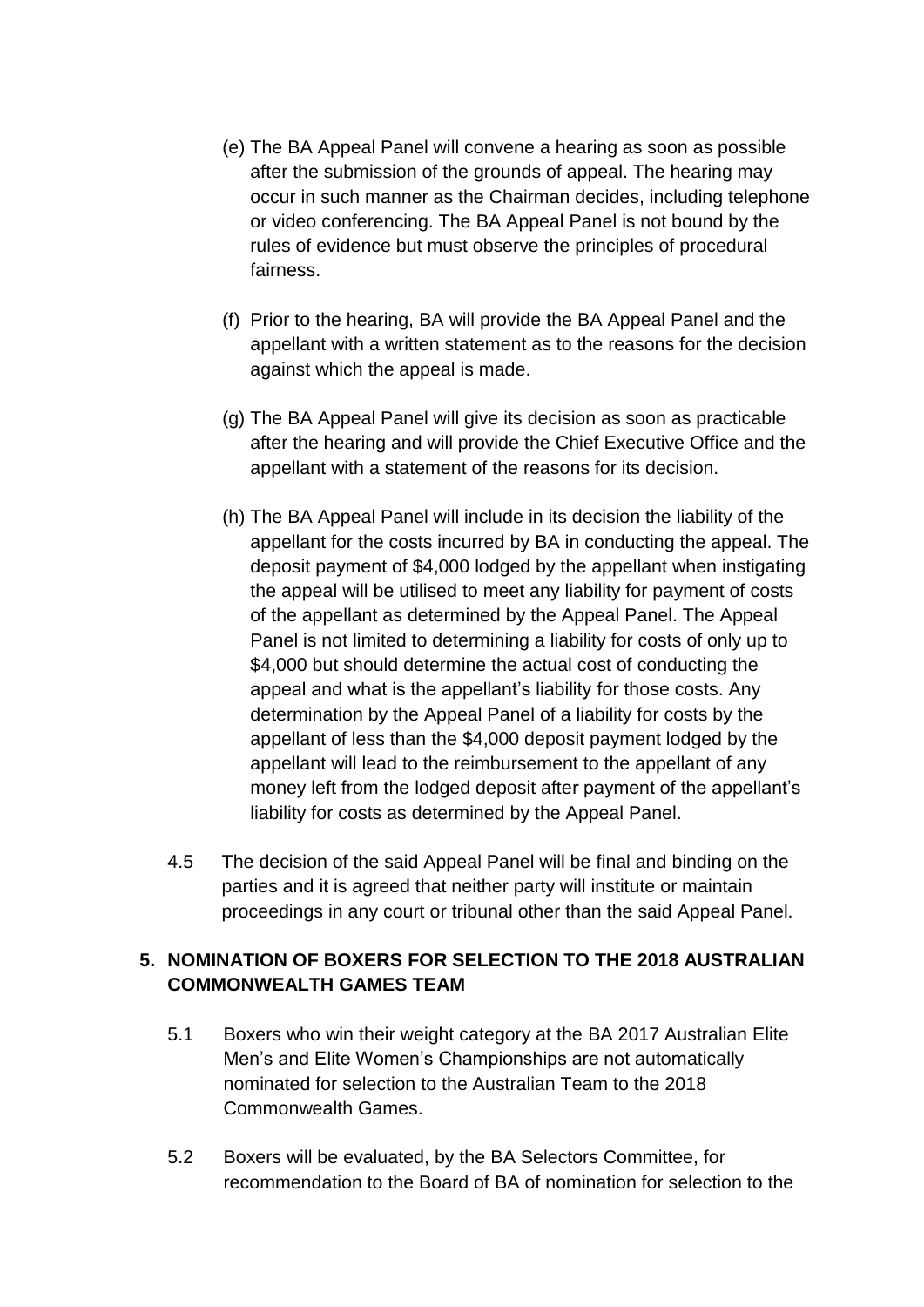Australian Team to the 2018 Commonwealth Games based on their skill and performance as demonstrated at the BA 2017 Australian Elite Men's and Elite Women's Championships.

- 5.3 If a boxer in BA's judgement is not up to the required international standard in his or her weight category then he or she will not be nominated for selection.
- 5.5 A Boxer:
	- who was entered into the BA 2017 Australian Elite Men's and Elite Women's Championships,
	- is nominated subject to Clause 3.7 of this Nomination for Selection Criteria,
	- is nominated for selection by BA to CGA, and
	- the nomination for selection is approved by CGA,

will be selected to the Australian Team to compete at the 2018 Commonwealth Games.

#### **6. OFFICIALS**

- 6.1 CGA has yet to confirm the number of boxing officials for the 2018 Australian Commonwealth Games Team. Once confirmed BA will nominate persons up to this number.
- 6.2 CGA has determined that the Australian Boxing Team to the 2018 Commonwealth Games is to have a 'Team Manager' who will take up one of the available 'Officials' positions and that BA will nominate the 'Team Manager' to CGA. The 'Team Manager' will be the liaison officer between CGA and BA in the period from his or her selection through to the Commonwealth Games and completion of duties associated with this activity following the Games.
- 6.3 BA will nominate to CGA BA's National Head Coach to be the Head Coach of the Australian Team to the 2018 Commonwealth Games. He will take up one (1) of the 'Officials' positions.
- 6.4 BA believes the Australian Boxing Team attending the 2018 Commonwealth Games will be best served if it is supported by a Team Manager, a Head Coach and at least one Assistant Coach. The final number of boxing officials is at the discretion of CGA.

# **7. APPEALS - OFFICIALS**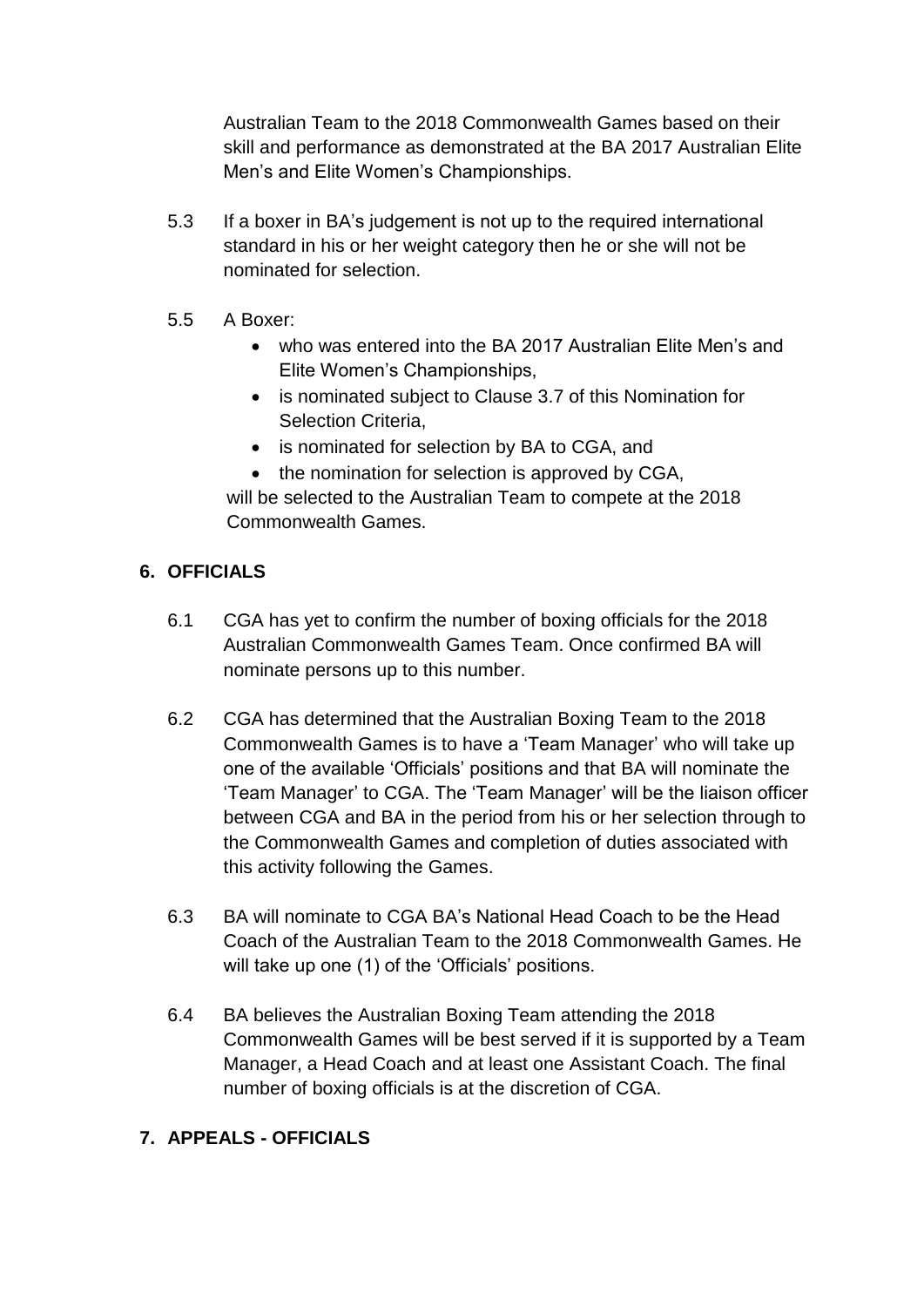- 7.1 A Call for Applications will be made for appointment of an Assistant Coach or Assistant Coaches once confirmed by CGA
- 7.2 An Assistant Coach or Assistant Coaches will be nominated to CGA based on their ability to assist nominated boxers achieve this Nomination Criteria's objectives (Clause 1)
- 7.2 An applicant to be a Coach or the Team Manager of the Australian Team to the 2018 Commonwealth Games has no right of appeal against his or her non-selection to the Team.

# **8. TOURNAMENT SUPERVISOR**

8.1 In each session of the BA 2017 Australian Elite Men's and Elite Women's Championships a Supervisor appointed by the Board of BA will oversee the conduct of the tournament. The Supervisor or his or her appointed Deputy must be present and observe all bouts.

#### **9. SELECTORS COMMITTEE**

- 9.1 The BA Selectors Committee consists of the three (3) National Selectors appointed to that Committee pursuant to BA's constitution and relevant regulation.
- 9.2 Each member of the BA Selectors Committee shall be entitled to one vote only in each nomination for selection recommendation by it to the Board of BA of a boxer to be a member of the Australia Team at the 2018 Commonwealth Games. All decisions shall be decided by a majority vote.
- 9.3 The BA Selectors Committee when making to the BA Board a recommendation for nomination for selection of a boxer to the Australian Team to the 2018 Commonwealth Games will take into account
	- (i) whether the boxer, subject to Clauses 3.7(b) and 3.7(d), won a weight category listed in Clause 3.7(c) of this Nomination Criteria;
	- (ii) the boxer's skill and performance as demonstrated at the BA 2017 Australian Elite Men's and Elite Women's Championships; and
	- (iii) whether the boxer is up to the international standard in his or her weight category.

#### **10.BOXING AUSTRALIA BOARD**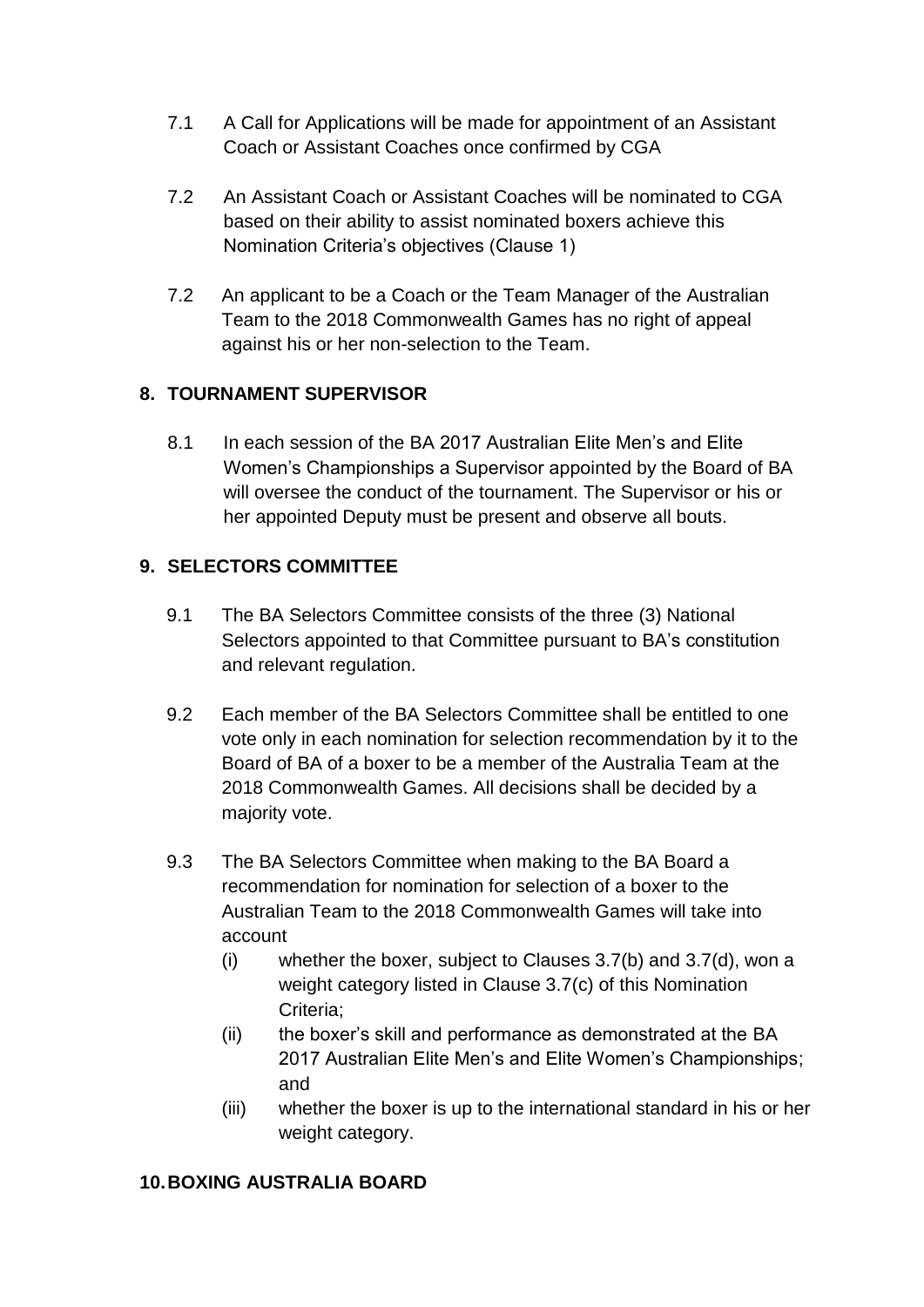- 10.1 All recommendations of persons for nomination of selection by the BA Selectors Committee are subject to the approval of the BA Board.
- 10.2 BA is under no obligation to financially assist any person nominated for selection to the Australian Team to the 2018 Commonwealth Games.
- 10.3 BA will nominate to CGA by 20 February 2018, the boxers and Officials to be members of the Australian Boxing Team to the 2018 Commonwealth Games.

END.